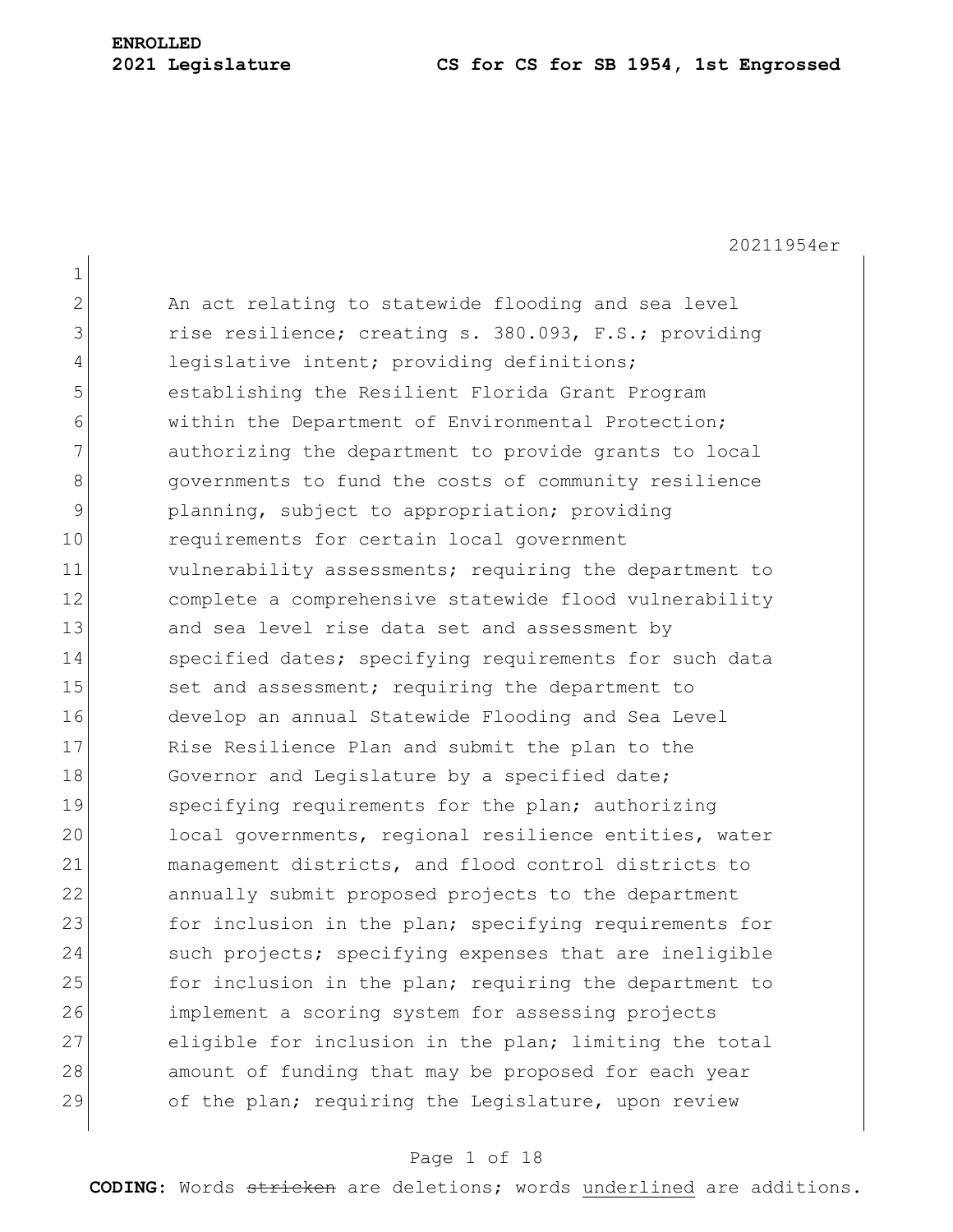#### **2021 Legislature CS for CS for SB 1954, 1st Engrossed**

20211954er 30 and subject to appropriation, to approve funding for 31 projects as specified in the plan; directing the 32 department to initiate rulemaking by a specified date; 33 authorizing the department to provide funding to 34 regional resilience entities for specified purposes, 35 subject to specified appropriation; creating s. 36 380.0933, F.S.; establishing the Florida Flood Hub for 37 Applied Research and Innovation within the University 38 of South Florida College of Marine Science for a 39 specified purpose; providing duties of the hub; 40 providing for an executive director; requiring the hub 41 to submit an annual report to the Governor and 42 Legislature by a specified date; amending s. 403.928, 43 F.S.; requiring the Office of Economic and Demographic 44 Research to include specified information relating to 45 inland and coastal flood control in certain 46 assessments; providing an effective date. 47 48 Be It Enacted by the Legislature of the State of Florida: 49 50 Section 1. Section 380.093, Florida Statutes, is created to 51 read: 52 380.093 Statewide Flooding and Sea Level Rise Resilience 53 Plan.— 54 (1) LEGISLATIVE INTENT. 55 (a) The Legislature recognizes that the state is 56 particularly vulnerable to adverse impacts from flooding 57 resulting from increases in frequency and duration of rainfall 58 events, storm surge from more frequent and severe weather

#### Page 2 of 18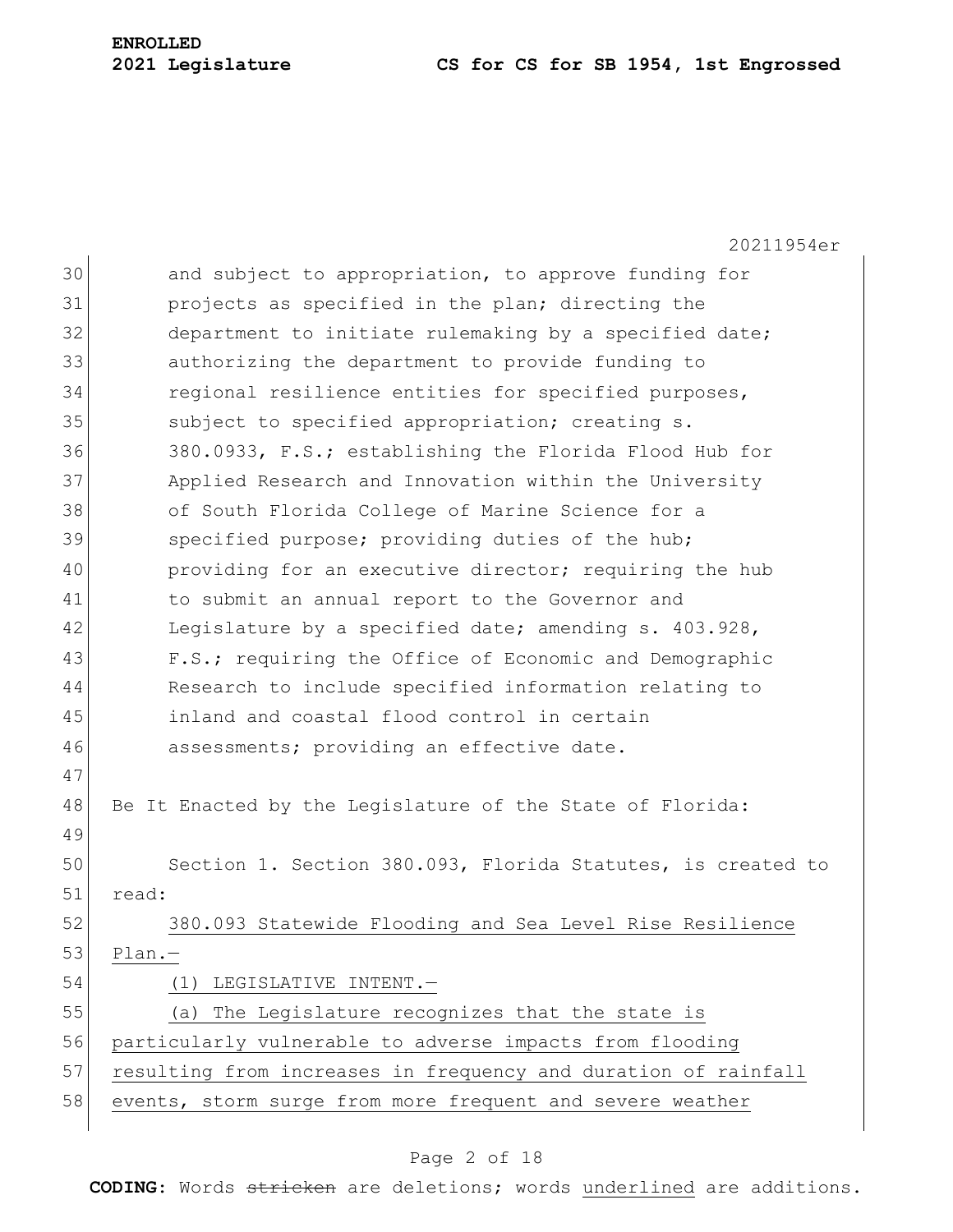|    | 20211954er                                                       |
|----|------------------------------------------------------------------|
| 59 | systems, and sea level rise. Such adverse impacts pose economic, |
| 60 | social, environmental, and public health and safety challenges   |
| 61 | to the state. To most effectively address these challenges,      |
| 62 | funding should be allocated in a manner that prioritizes         |
| 63 | addressing the most significant risks.                           |
| 64 | (b) The Legislature further recognizes that the adverse          |
| 65 | impacts of flooding and sea level rise affect coastal and inland |
| 66 | communities all across the state. Consequently, a coordinated    |
| 67 | approach is necessary to maximize the benefit of efforts to      |
| 68 | address such impacts and to improve the state's resilience to    |
| 69 | flooding and sea level rise.                                     |
| 70 | (c) The Legislature further recognizes that to effectively       |
| 71 | and efficiently address and prepare for the adverse impacts of   |
| 72 | flooding and sea level rise in the state, it is necessary to     |
| 73 | conduct a comprehensive statewide assessment of the specific     |
| 74 | risks posed to the state by flooding and sea level rise and      |
| 75 | develop a statewide coordinated approach to addressing such      |
| 76 | risks.                                                           |
| 77 | DEFINITIONS. - As used in this section, the term:<br>(2)         |
| 78 | (a) "Critical asset" includes:                                   |
| 79 | 1. Transportation assets and evacuation routes, including        |
| 80 | airports, bridges, bus terminals, ports, major roadways,         |
| 81 | marinas, rail facilities, and railroad bridges.                  |
| 82 | 2. Critical infrastructure, including wastewater treatment       |
| 83 | facilities and lift stations, stormwater treatment facilities    |
| 84 | and pump stations, drinking water facilities, water utility      |
| 85 | conveyance systems, electric production and supply facilities,   |
| 86 | solid and hazardous waste facilities, military installations,    |
| 87 | communications facilities, and disaster debris management sites. |
|    |                                                                  |

# Page 3 of 18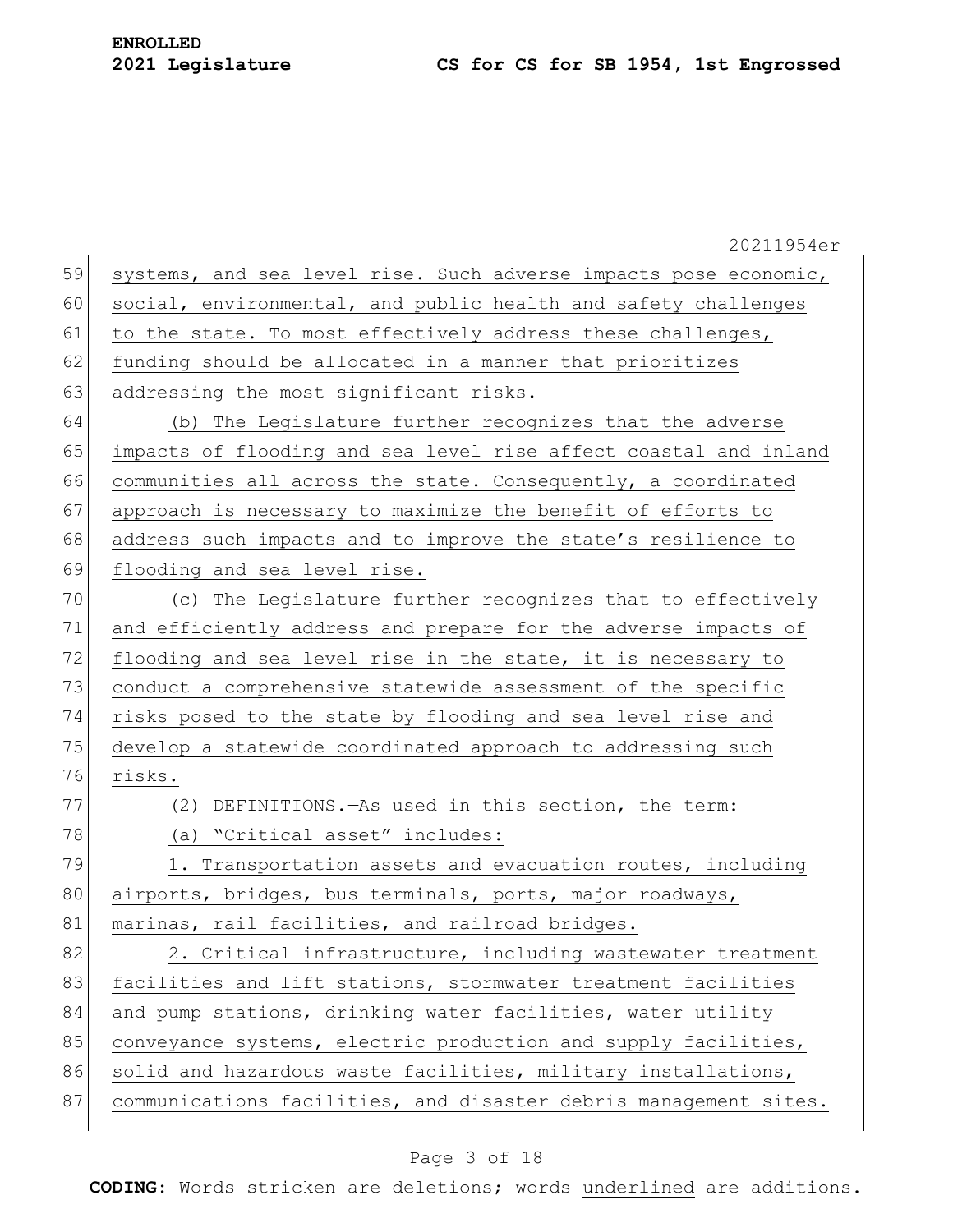**ENROLLED**

20211954er 88 3. Critical community and emergency facilities, including 89 schools, colleges, universities, community centers, correctional 90 facilities, disaster recovery centers, emergency medical service 91 facilities, emergency operation centers, fire stations, health 92 care facilities, hospitals, law enforcement facilities, local 93 government facilities, logistical staging areas, affordable 94 public housing, risk shelter inventory, and state government 95 facilities. 96 4. Natural, cultural, and historical resources, including 97 conservation lands, parks, shorelines, surface waters, wetlands, 98 and historical and cultural assets. 99 (b) "Department" means the Department of Environmental 100 Protection. 101 (3) RESILIENT FLORIDA GRANT PROGRAM.-102 (a) The Resilient Florida Grant Program is established 103 within the department. 104 (b) Subject to appropriation, the department may provide 105 grants to a county or municipality to fund the costs of 106 community resilience planning and necessary data collection for 107 such planning, including comprehensive plan amendments and 108 necessary corresponding analyses that address the requirements 109 of s. 163.3178(2)(f); vulnerability assessments that identify or 110 address risks of flooding and sea level rise; the development of 111 projects, plans, and policies that allow communities to prepare 112 for threats from flooding and sea level rise; and projects to 113 adapt critical assets to the effects of flooding and sea level 114 rise. 115 (c) A vulnerability assessment conducted pursuant to 116 paragraph (b) must encompass the entire county or municipality;

#### Page 4 of 18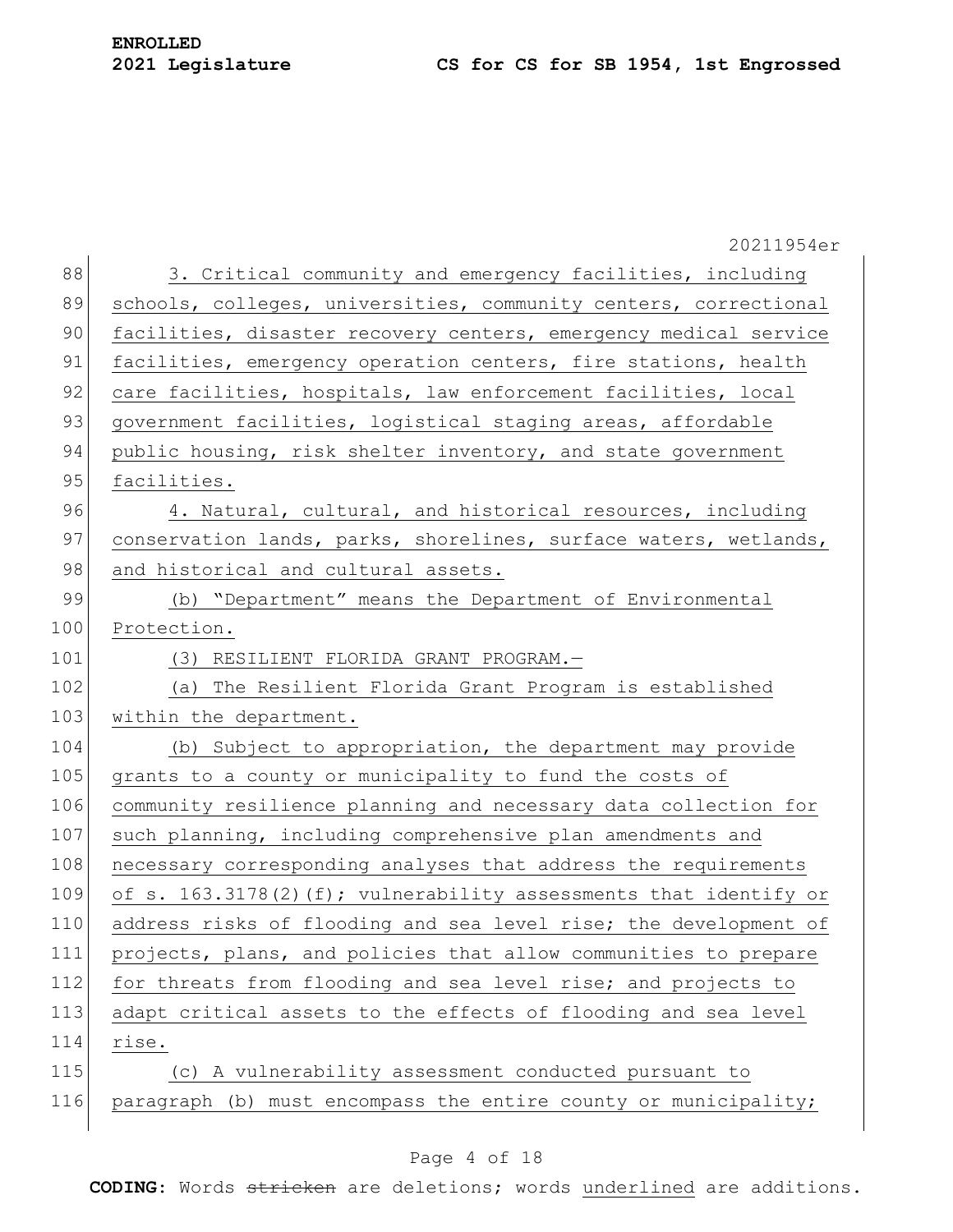|     | 20211954er                                                       |
|-----|------------------------------------------------------------------|
| 117 | include all critical assets owned or maintained by the grant     |
| 118 | applicant; and use the most recent publicly available Digital    |
| 119 | Elevation Model and generally accepted analysis and modeling     |
| 120 | techniques. An assessment may encompass a smaller geographic     |
| 121 | area or include only a portion of the critical assets owned or   |
| 122 | maintained by the grant applicant with appropriate rationale and |
| 123 | upon approval by the department. Locally collected elevation     |
| 124 | data may also be included as part of the assessment as long as   |
| 125 | it is submitted to the department pursuant to this paragraph.    |
| 126 | 1. The assessment must include an analysis of the                |
| 127 | vulnerability of and risks to critical assets, including         |
| 128 | regionally significant assets, owned or managed by the county or |
| 129 | municipality.                                                    |
| 130 | 2. Upon completion of a vulnerability assessment, the            |
| 131 | county or municipality shall submit to the department the        |
| 132 | following:                                                       |
| 133 | a. A report detailing the findings of the assessment.            |
| 134 | b. All electronic mapping data used to illustrate flooding       |
| 135 | and sea level rise impacts identified in the assessment. When    |
| 136 | submitting such data, the county or municipality shall include:  |
| 137 | (I) Geospatial data in an electronic file format suitable        |
| 138 | for input to the department's mapping tool.                      |
| 139 | (II) Geographic information system data that has been            |
| 140 | projected into the appropriate Florida State Plane Coordinate    |
| 141 | System and that is suitable for the department's mapping tool.   |
| 142 | The county or municipality must also submit metadata using       |
| 143 | standards prescribed by the department.                          |
| 144 | c. A list of critical assets, including regionally               |
| 145 | significant assets, that are impacted by flooding and sea level  |
|     |                                                                  |

# Page 5 of 18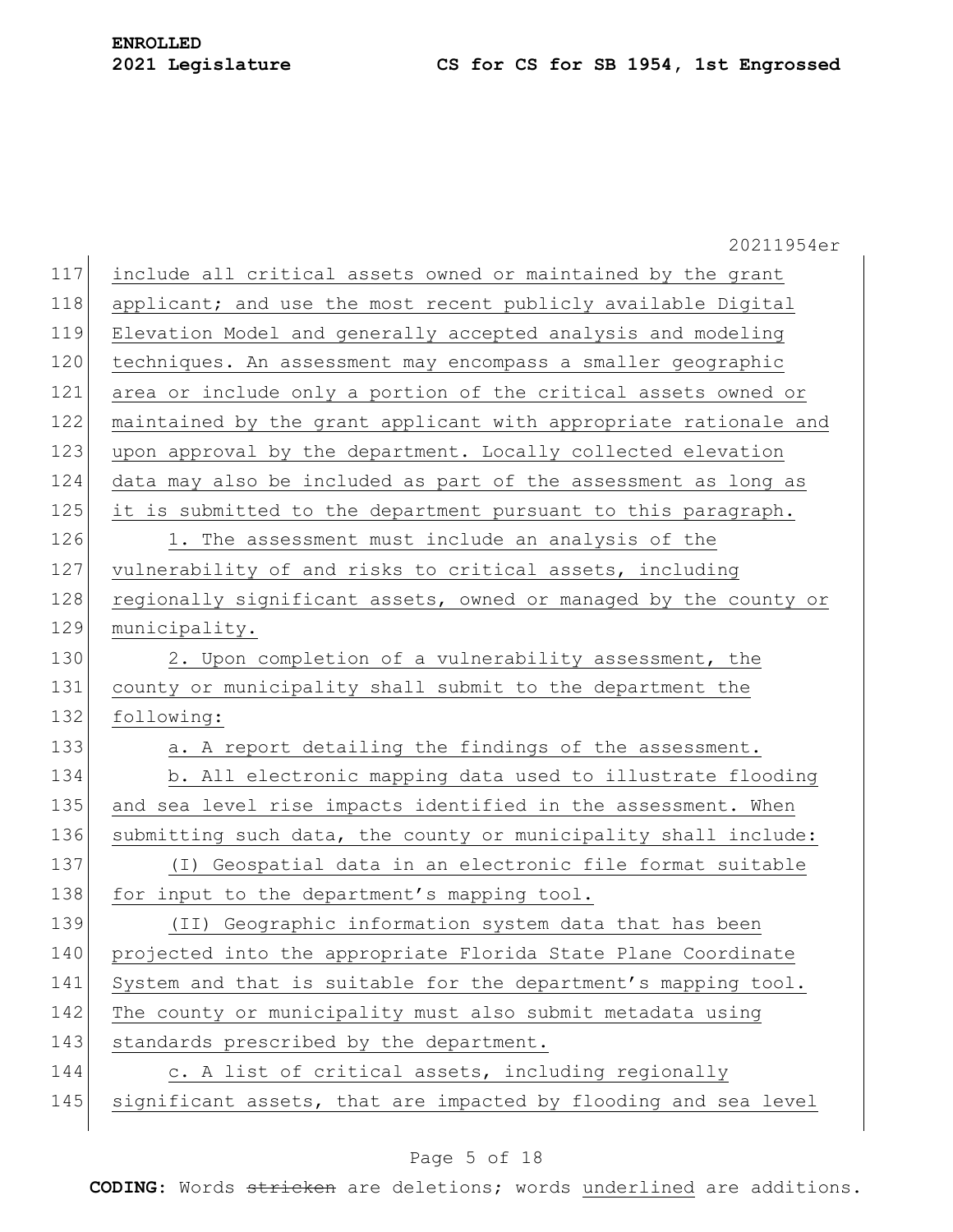|     | 20211954er                                                         |
|-----|--------------------------------------------------------------------|
| 146 | rise.                                                              |
| 147 | (d) A vulnerability assessment conducted pursuant to               |
| 148 | paragraph (b) must include all of the following, if applicable:    |
| 149 | 1. Peril of flood comprehensive plan amendments that               |
| 150 | address the requirements of s. $163.3178(2)$ (f), if the county or |
| 151 | municipality is subject to such requirements and has not           |
| 152 | complied with such requirements as determined by the Department    |
| 153 | of Economic Opportunity.                                           |
| 154 | 2. The depth of:                                                   |
| 155 | a. Tidal flooding, including future high tide flooding,            |
| 156 | which must use thresholds published and provided by the            |
| 157 | department. To the extent practicable, the analysis should also    |
| 158 | geographically display the number of tidal flood days expected     |
| 159 | for each scenario and planning horizon.                            |
| 160 | b. Current and future storm surge flooding using publicly          |
| 161 | available National Oceanic and Atmospheric Administration or       |
| 162 | Federal Emergency Management Agency storm surge data. The          |
| 163 | initial storm surge event used must equal or exceed the current    |
| 164 | 100-year flood event. Higher frequency storm events may be         |
| 165 | analyzed to understand the exposure of a critical asset.           |
| 166 | c. To the extent practicable, rainfall-induced flooding            |
| 167 | using spatiotemporal analysis or existing hydrologic and           |
| 168 | hydraulic modeling results. Future boundary conditions should be   |
| 169 | modified to consider sea level rise and high tide conditions.      |
| 170 | d. To the extent practicable, compound flooding or the             |
| 171 | combination of tidal, storm surge, and rainfall-induced            |
| 172 | flooding.                                                          |
| 173 | 3. The following scenarios and standards:                          |
| 174 | a. All analyses in the North American Vertical Datum of            |
|     |                                                                    |

# Page 6 of 18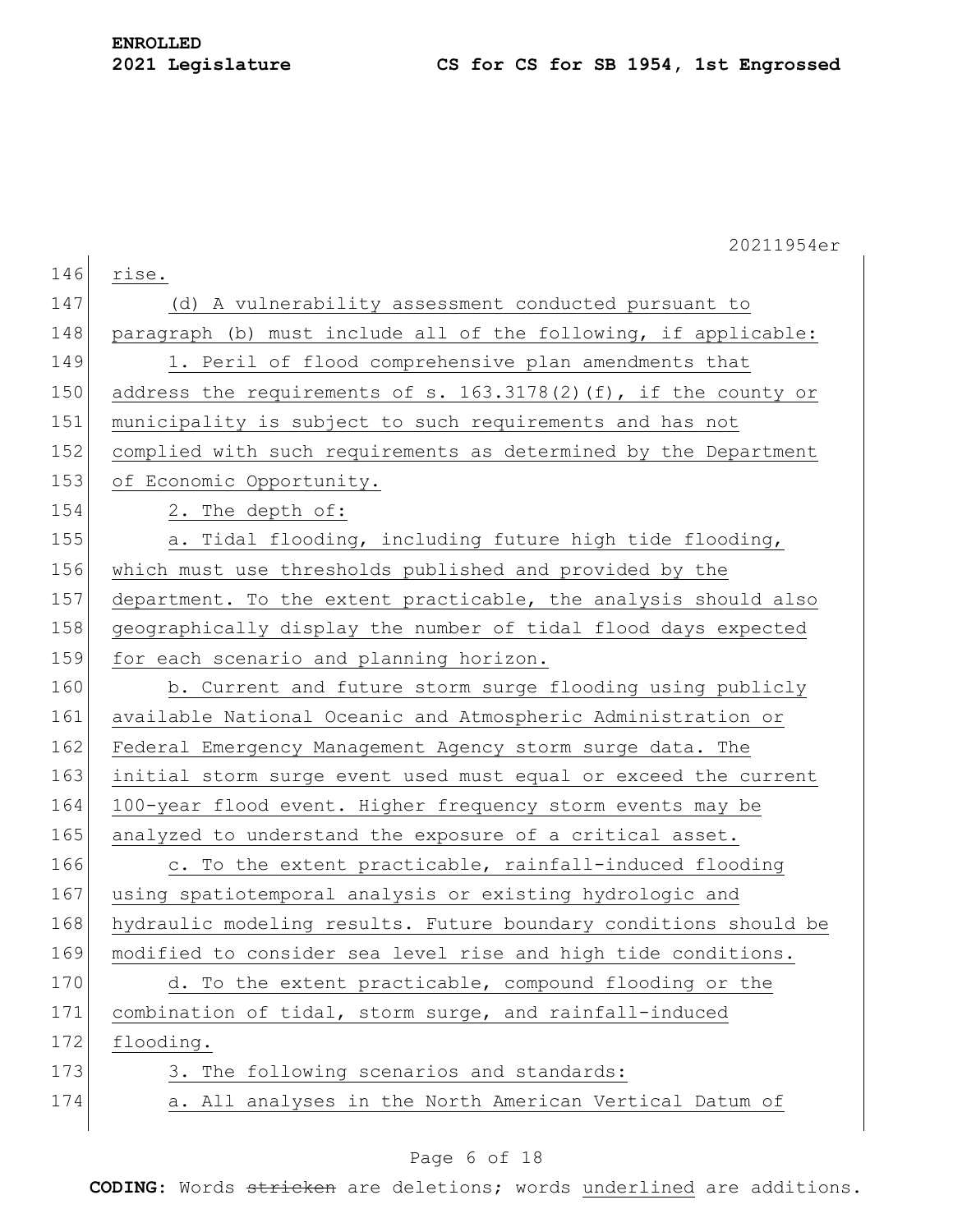|     | 20211954er                                                       |
|-----|------------------------------------------------------------------|
| 175 | 1988.                                                            |
| 176 | b. At least two local sea level rise scenarios, which must       |
| 177 | include the 2017 National Oceanic and Atmospheric Administration |
| 178 | intermediate-low and intermediate-high sea level rise            |
| 179 | projections.                                                     |
| 180 | c. At least two planning horizons that include planning          |
| 181 | horizons for the years 2040 and 2070.                            |
| 182 | d. Local sea level data that has been interpolated between       |
| 183 | the two closest National Oceanic and Atmospheric Administration  |
| 184 | tide gauges. Local sea level data may be taken from one such     |
| 185 | gauge if the gauge has a higher mean sea level. Data taken from  |
| 186 | an alternate tide gauge may be used with appropriate rationale   |
| 187 | and department approval, as long as it is publicly available or  |
| 188 | submitted to the department pursuant to paragraph (b).           |
| 189 | (4) COMPREHENSIVE STATEWIDE FLOOD VULNERABILITY AND SEA          |
| 190 | LEVEL RISE DATA SET AND ASSESSMENT.-                             |
| 191 | (a) By July 1, 2022, the department shall complete the           |
| 192 | development of a comprehensive statewide flood vulnerability and |
| 193 | sea level rise data set sufficient to conduct a comprehensive    |
| 194 | statewide flood vulnerability and sea level rise assessment. In  |
| 195 | developing the data set, the department shall compile, analyze,  |
| 196 | and incorporate, as appropriate, information related to          |
| 197 | vulnerability assessments submitted to the department pursuant   |
| 198 | to subsection (3) or any previously completed assessments that   |
| 199 | meet the requirements of subsection (3).                         |
| 200 | 1. The Chief Science Officer shall, in coordination with         |
| 201 | necessary experts and resources, develop statewide sea level     |
| 202 | rise projections that incorporate temporal and spatial           |
| 203 | variability, to the extent practicable, for inclusion in the     |
|     |                                                                  |

# Page 7 of 18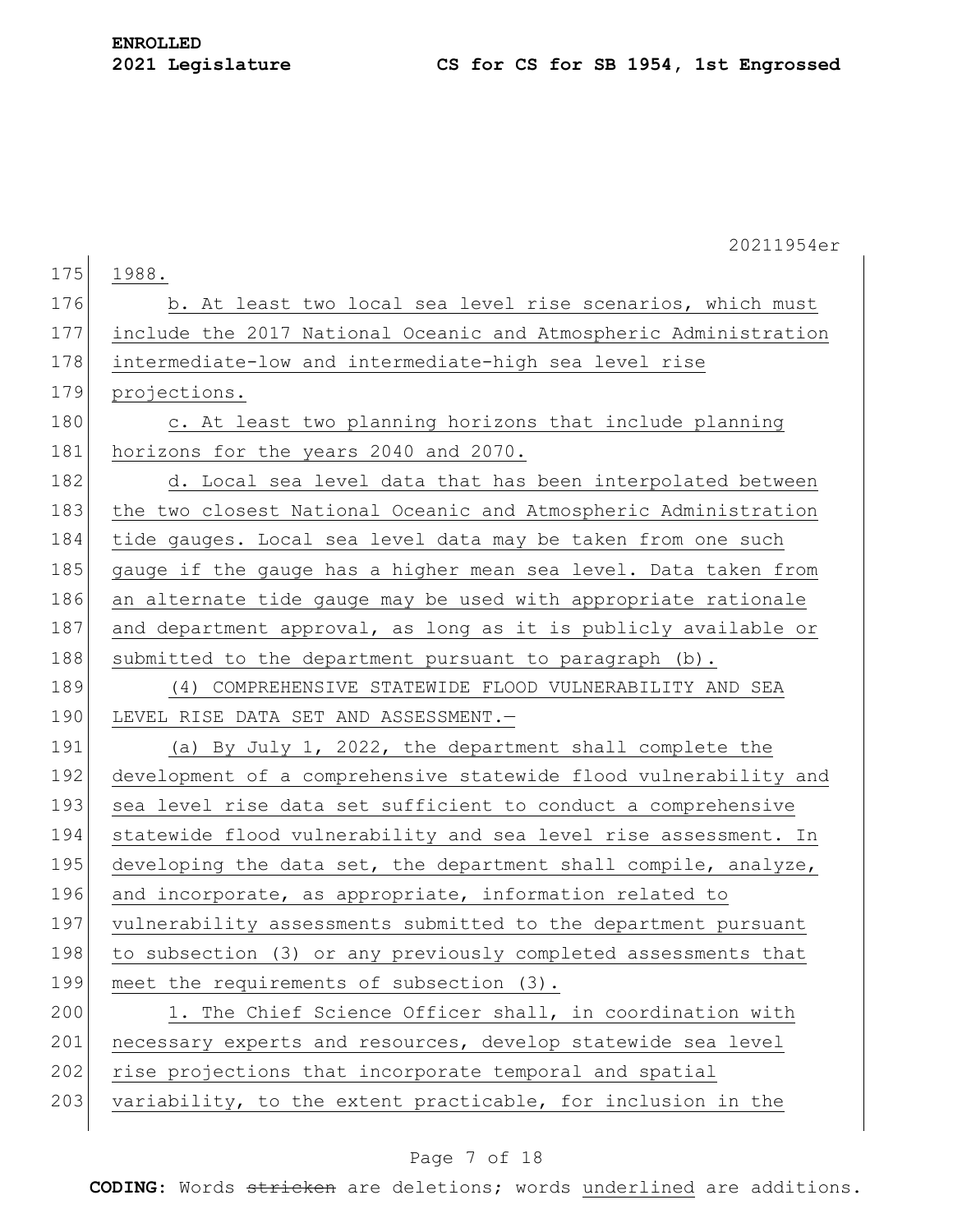|     | 20211954er                                                       |
|-----|------------------------------------------------------------------|
| 204 | data set. This subparagraph does not supersede regionally        |
| 205 | adopted projections.                                             |
| 206 | 2. The data set must include information necessary to            |
| 207 | determine the risks to inland and coastal communities,           |
| 208 | including, but not limited to, elevation, tidal levels, and      |
| 209 | precipitation.                                                   |
| 210 | (b) By July 1, 2023, the department shall complete a             |
| 211 | comprehensive statewide flood vulnerability and sea level rise   |
| 212 | assessment that identifies inland and coastal infrastructure,    |
| 213 | geographic areas, and communities in the state that are          |
| 214 | vulnerable to flooding and sea level rise and the associated     |
| 215 | risks.                                                           |
| 216 | 1. The department shall use the comprehensive statewide          |
| 217 | flood vulnerability and sea level rise data set to conduct the   |
| 218 | assessment.                                                      |
| 219 | 2. The assessment must incorporate local and regional            |
| 220 | analyses of vulnerabilities and risks, including, as             |
| 221 | appropriate, local mitigation strategies and postdisaster        |
| 222 | redevelopment plans.                                             |
| 223 | 3. The assessment must include an inventory of critical          |
| 224 | assets, including regionally significant assets, that are        |
| 225 | essential for critical government and business functions,        |
| 226 | national security, public health and safety, the economy, flood  |
| 227 | and storm protection, water quality management, and wildlife     |
| 228 | habitat management, and must identify and analyze the            |
| 229 | vulnerability of and risks to such critical assets. When         |
| 230 | identifying critical assets for inclusion in the assessment, the |
| 231 | department shall also take into consideration the critical       |
| 232 | assets identified by local governments and submitted to the      |
|     |                                                                  |

### Page 8 of 18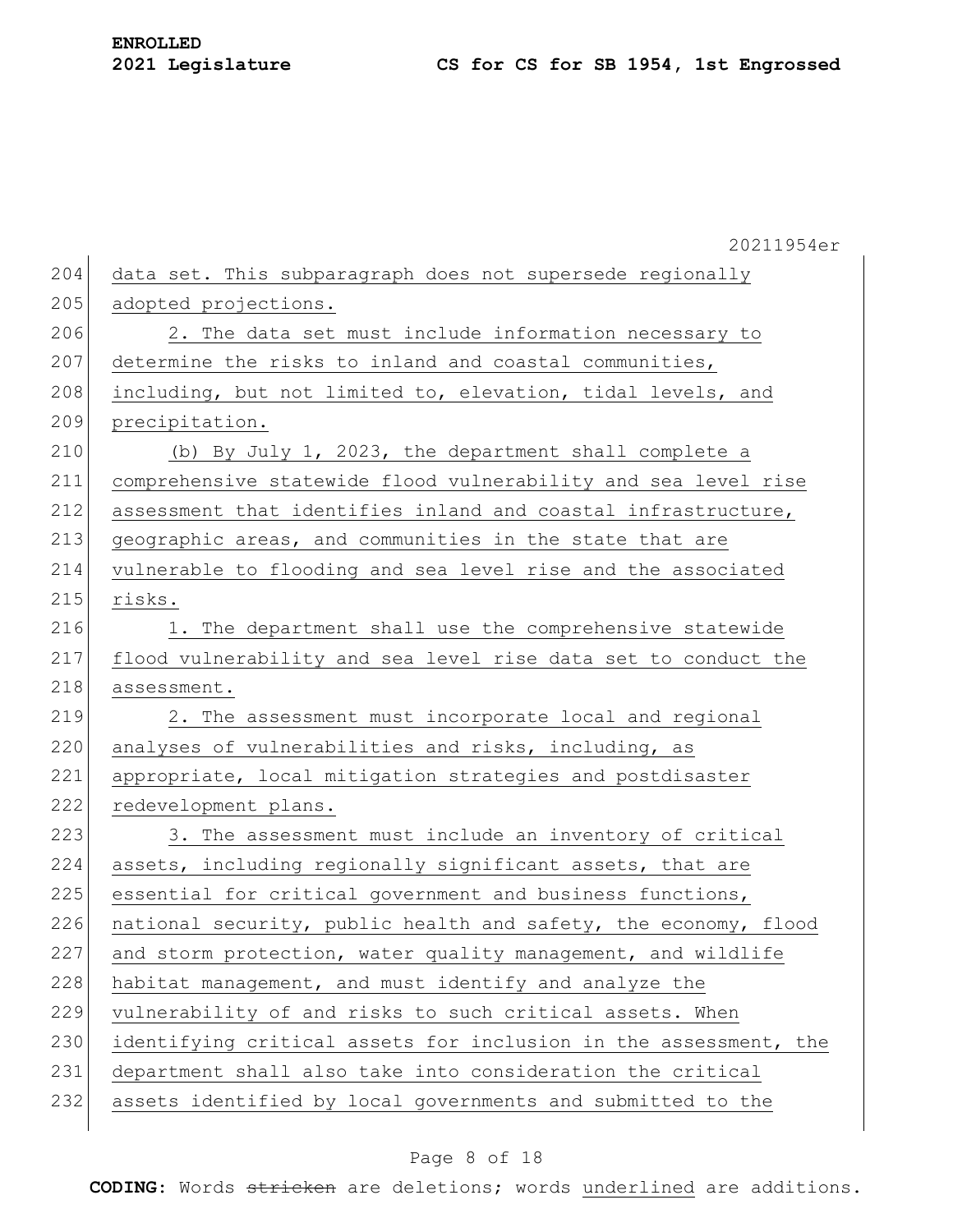|     | 20211954er                                                       |
|-----|------------------------------------------------------------------|
| 233 | department pursuant to subsection (3).                           |
| 234 | (c) The department shall update the comprehensive statewide      |
| 235 | flood vulnerability and sea level rise data set and assessment   |
| 236 | every 5 years. The department may update the data set and        |
| 237 | assessment more frequently if it determines that updates are     |
| 238 | necessary to maintain the validity of the data set and           |
| 239 | assessment.                                                      |
| 240 | (5) STATEWIDE FLOODING AND SEA LEVEL RISE RESILIENCE PLAN.-      |
| 241 | (a) By December 1, 2021, and each December 1 thereafter,         |
| 242 | the department shall develop a Statewide Flooding and Sea Level  |
| 243 | Rise Resilience Plan on a 3-year planning horizon and submit it  |
| 244 | to the Governor, the President of the Senate, and the Speaker of |
| 245 | the House of Representatives. The plan must consist of ranked    |
| 246 | projects that address risks of flooding and sea level rise to    |
| 247 | coastal and inland communities in the state.                     |
| 248 | (b) The plan submitted by December 1, 2021, before the           |
| 249 | comprehensive statewide flood vulnerability and sea level rise   |
| 250 | assessment is completed, will be a preliminary plan that         |
| 251 | addresses risks of flooding and sea level rise identified in     |
| 252 | available local government vulnerability assessments. The plan   |
| 253 | submitted by December 1, 2022, will be an update to the          |
| 254 | preliminary plan. The plan submitted by December 1, 2023, and    |
| 255 | each plan submitted by December 1 thereafter, shall address      |
| 256 | risks of flooding and sea level rise identified in the           |
| 257 | comprehensive statewide flood vulnerability and sea level rise   |
| 258 | assessment.                                                      |
| 259 | (c) Each plan submitted by the department pursuant to this       |
| 260 | subsection must include the following information for each       |
| 261 | recommended project:                                             |

# Page 9 of 18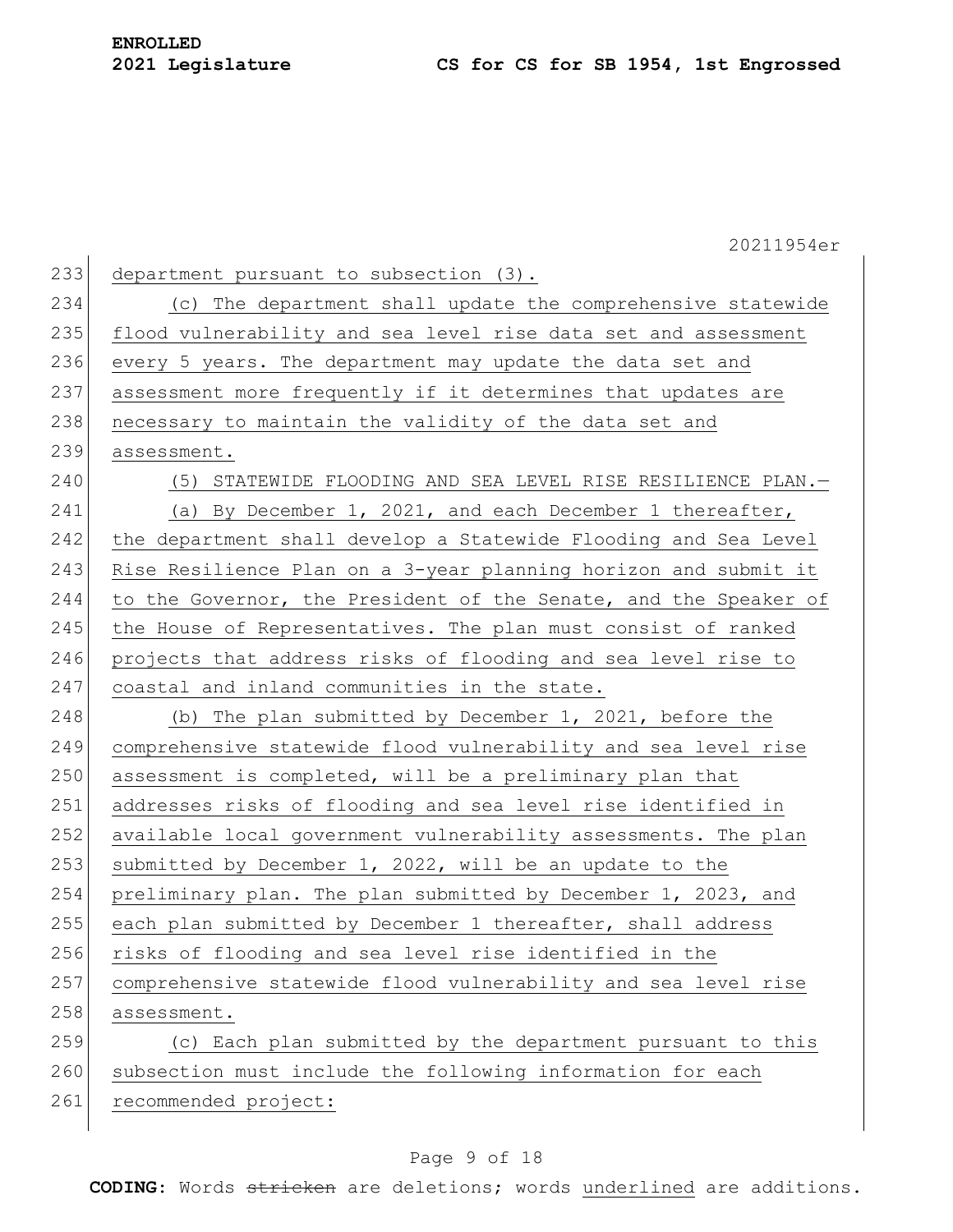|     | 20211954er                                                    |
|-----|---------------------------------------------------------------|
| 262 | 1. A description of the project.                              |
| 263 | 2. The location of the project.                               |
| 264 | 3. An estimate of how long the project will take to           |
| 265 | complete.                                                     |
| 266 | 4. An estimate of the cost of the project.                    |
| 267 | 5. The cost-share percentage available for the project.       |
| 268 | 6. A summary of the priority score assigned to the project.   |
| 269 | 7. The project sponsor.                                       |
| 270 | (d) 1. By September 1, 2021, and each September 1             |
| 271 | thereafter, counties and municipalities may submit to the     |
| 272 | department a list of proposed projects that address risks of  |
| 273 | flooding or sea level rise identified in vulnerability        |
| 274 | assessments that meet the requirements of subsection (3). A   |
| 275 | regional resilience entity may also submit such proposed      |
| 276 | projects to the department on behalf of one or more member    |
| 277 | counties or municipalities.                                   |
| 278 | 2. By September 1, 2021, and each September 1 thereafter,     |
| 279 | each water management district and flood control district may |
| 280 | submit to the department a list of any proposed projects that |
| 281 | mitigate the risks of flooding or sea level rise on water     |
| 282 | supplies or water resources of the state and a corresponding  |
| 283 | evaluation of each project.                                   |
| 284 | 3. Each project submitted to the department by a county,      |
| 285 | municipality, regional resilience entity, water management    |
| 286 | district, or flood control district for consideration by the  |
| 287 | department for inclusion in the plan must include:            |
| 288 | a. A description of the project.                              |
| 289 | b. The location of the project.                               |
| 290 | c. An estimate of how long the project will take to           |
|     |                                                               |

# Page 10 of 18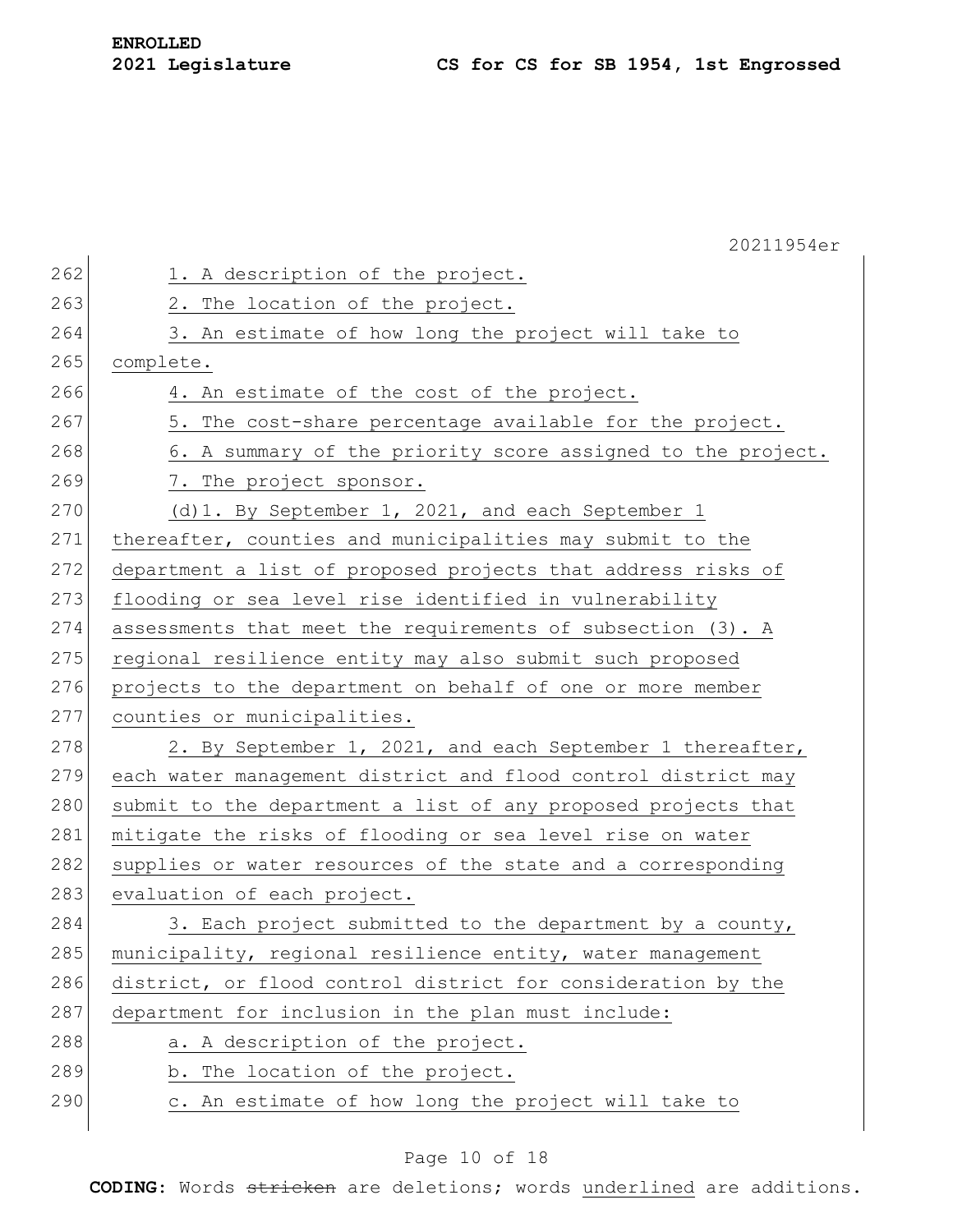|     | 20211954er                                                       |
|-----|------------------------------------------------------------------|
| 291 | complete.                                                        |
| 292 | d. An estimate of the cost of the project.                       |
| 293 | e. The cost-share percentage available for the project.          |
| 294 | f. The project sponsor.                                          |
| 295 | (e) Each project included in the plan must have a minimum        |
| 296 | 50 percent cost-share unless the project assists or is within a  |
| 297 | financially disadvantaged small community. For purposes of this  |
| 298 | section, the term "financially disadvantaged small community"    |
| 299 | means:                                                           |
| 300 | 1. A municipality that has a population of 10,000 or fewer,      |
| 301 | according to the most recent April 1 population estimates posted |
| 302 | on the Office of Economic and Demographic Research's website,    |
| 303 | and a per capita annual income that is less than the state's per |
| 304 | capita annual income as shown in the most recent release from    |
| 305 | the Bureau of the Census of the United States Department of      |
| 306 | Commerce that includes both measurements; or                     |
| 307 | 2. A county that has a population of 50,000 or fewer,            |
| 308 | according to the most recent April 1 population estimates posted |
| 309 | on the Office of Economic and Demographic Research's website,    |
| 310 | and a per capita annual income that is less than the state's per |
| 311 | capita annual income as shown in the most recent release from    |
| 312 | the Bureau of the Census of the United States Department of      |
| 313 | Commerce that includes both measurements.                        |
| 314 | (f) To be eligible for inclusion in the plan, a project          |
| 315 | must have been submitted by a county, municipality, regional     |
| 316 | resilience entity, water management district, or flood control   |
| 317 | district pursuant to paragraph (d) or must have been identified  |
| 318 | in the comprehensive statewide flood vulnerability and sea level |
| 319 | rise assessment, as applicable.                                  |
|     |                                                                  |

# Page 11 of 18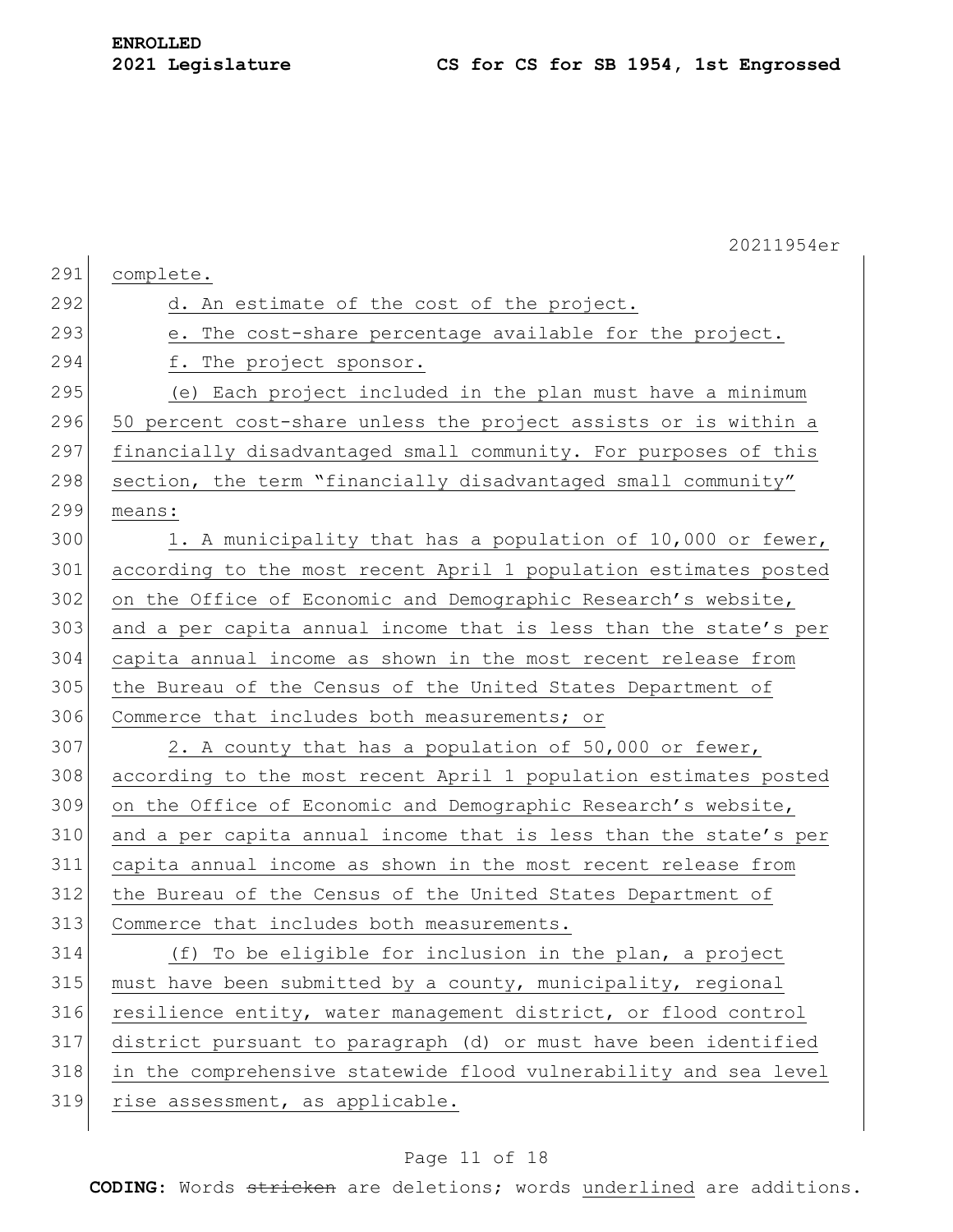|     | 20211954er                                                       |
|-----|------------------------------------------------------------------|
| 320 | (g) Expenses ineligible for inclusion in the plan include,       |
| 321 | but are not limited to, expenses associated with:                |
| 322 | 1. Aesthetic vegetation.                                         |
| 323 | 2. Recreational structures such as piers, docks, and             |
| 324 | boardwalks.                                                      |
| 325 | 3. Water quality components of stormwater and wastewater         |
| 326 | management systems, except for expenses to mitigate water        |
| 327 | quality impacts caused by the project or expenses related to     |
| 328 | water quality which are necessary to obtain a permit for the     |
| 329 | project.                                                         |
| 330 | 4. Maintenance and repair of over-walks.                         |
| 331 | 5. Park activities and facilities, except expenses to            |
| 332 | control flooding or erosion.                                     |
| 333 | 6. Navigation construction, operation, and maintenance           |
| 334 | activities.                                                      |
| 335 | 7. Projects that provide only recreational benefits.             |
| 336 | The department shall implement a scoring system for<br>(h)       |
| 337 | assessing each project eligible for inclusion in the plan        |
| 338 | pursuant to this subsection. The scoring system must include the |
| 339 | following tiers and associated criteria:                         |
| 340 | 1. Tier 1 must account for 40 percent of the total score         |
| 341 | and consist of all of the following criteria:                    |
| 342 | a. The degree to which the project addresses the risks           |
| 343 | posed by flooding and sea level rise identified in the local     |
| 344 | government vulnerability assessments or the comprehensive        |
| 345 | statewide flood vulnerability and sea level rise assessment, as  |
| 346 | applicable.                                                      |
| 347 | b. The degree to which the project addresses risks to            |
| 348 | regionally significant assets.                                   |
|     |                                                                  |

# Page 12 of 18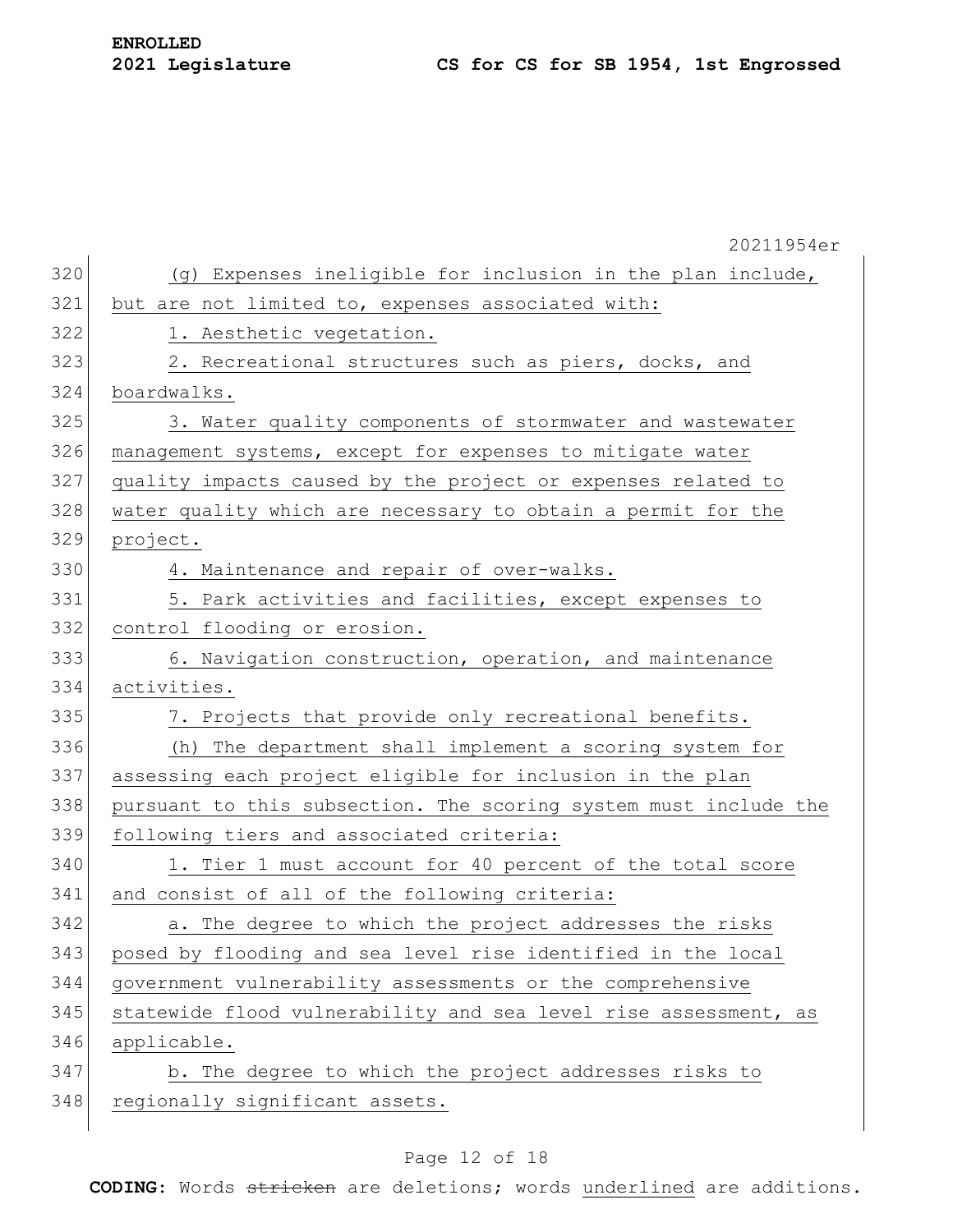|     | 20211954er                                                       |
|-----|------------------------------------------------------------------|
| 349 | c. The degree to which the project reduces risks to areas        |
| 350 | with an overall higher percentage of vulnerable critical assets. |
| 351 | d. The degree to which the project contributes to existing       |
| 352 | flooding mitigation projects that reduce upland damage costs by  |
| 353 | incorporating new or enhanced structures or restoration and      |
| 354 | revegetation projects.                                           |
| 355 | 2. Tier 2 must account for 30 percent of the total score         |
| 356 | and consist of all of the following criteria:                    |
| 357 | a. The degree to which flooding and erosion currently            |
| 358 | affect the condition of the project area.                        |
| 359 | b. The overall readiness of the project to proceed in a          |
| 360 | timely manner, considering the project's readiness for the       |
| 361 | construction phase of development, the status of required        |
| 362 | permits, the status of any needed easement acquisition, and the  |
| 363 | availability of local funding sources.                           |
| 364 | c. The environmental habitat enhancement or inclusion of         |
| 365 | nature-based options for resilience, with priority given to      |
| 366 | state or federal critical habitat areas for threatened or        |
| 367 | endangered species.                                              |
| 368 | d. The cost-effectiveness of the project.                        |
| 369 | 3. Tier 3 must account for 20 percent of the total score         |
| 370 | and consist of all of the following criteria:                    |
| 371 | a. The availability of local, state, and federal matching        |
| 372 | funds, considering the status of the funding award, and federal  |
| 373 | authorization, if applicable.                                    |
| 374 | b. Previous state commitment and involvement in the              |
| 375 | project, considering previously funded phases, the total amount  |
| 376 | of previous state funding, and previous partial appropriations   |
| 377 | for the proposed project.                                        |
|     |                                                                  |

# Page 13 of 18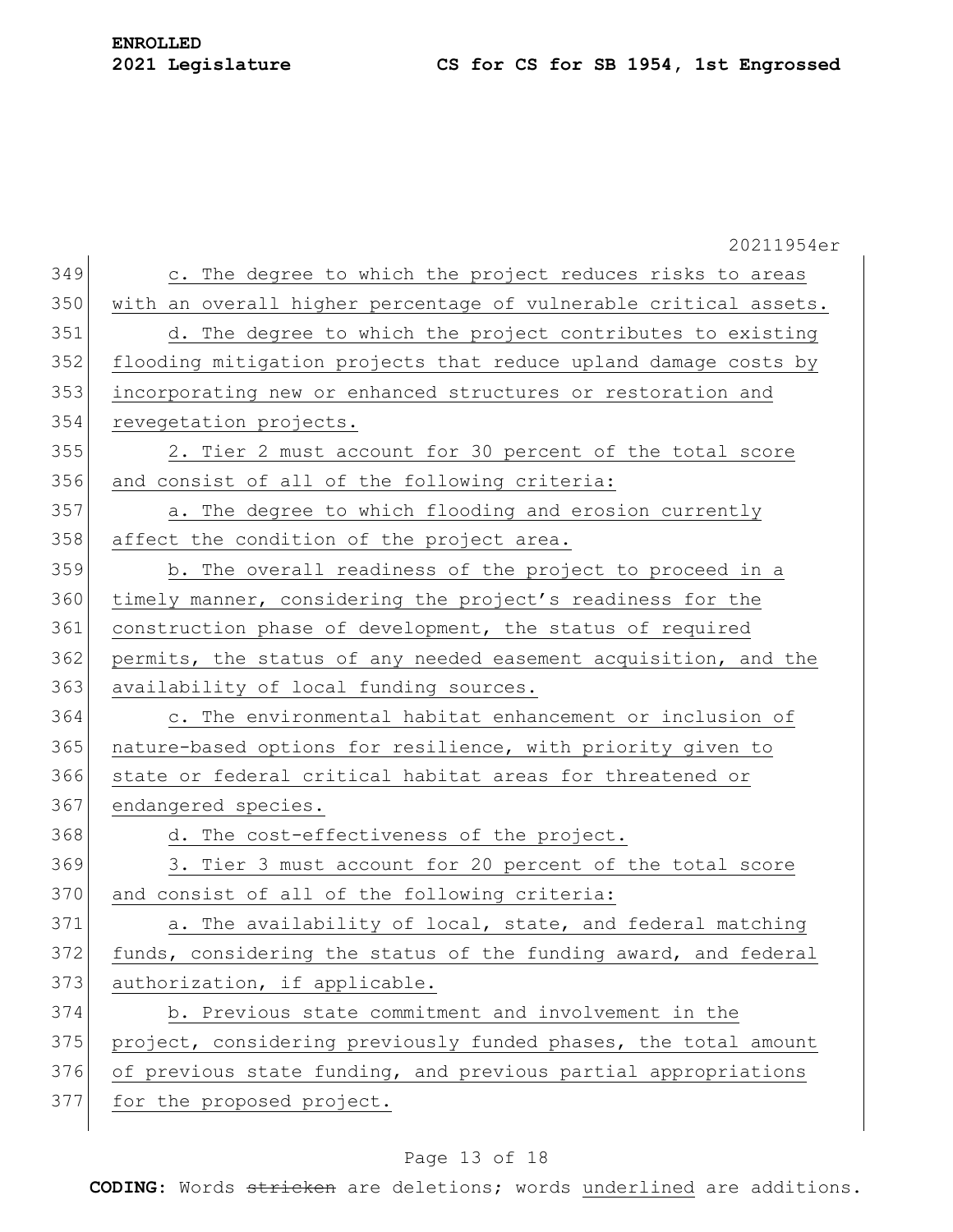|     | 20211954er                                                        |
|-----|-------------------------------------------------------------------|
| 378 | c. The exceedance of the flood-resistant construction             |
| 379 | requirements of the Florida Building Code and applicable flood    |
| 380 | plain management regulations.                                     |
| 381 | 4. Tier 4 must account for 10 percent of the total score          |
| 382 | and consist of all of the following criteria:                     |
| 383 | a. The proposed innovative technologies designed to reduce        |
| 384 | project costs and provide regional collaboration.                 |
| 385 | b. The extent to which the project assists financially            |
| 386 | disadvantaged communities.                                        |
| 387 | (i) The total amount of funding proposed for each year of         |
| 388 | the plan may not exceed \$100 million. Upon review and subject to |
| 389 | appropriation, the Legislature shall approve funding for the      |
| 390 | projects as specified in the plan. Multi-year projects that       |
| 391 | receive funding for the first year of the project must be         |
| 392 | included in subsequent plans and funded until the project is      |
| 393 | complete, provided that the project sponsor has complied with     |
| 394 | all contractual obligations and funds are available.              |
| 395 | The department shall initiate rulemaking by August 1,<br>( † )    |
| 396 | 2021, to implement this section.                                  |
| 397 | (6) REGIONAL RESILIENCE ENTITIES. - Subject to specific           |
| 398 | legislative appropriation, the department may provide funding     |
| 399 | for the following purposes to regional entities that are          |
| 400 | established by general purpose local governments and whose        |
| 401 | responsibilities include planning for the resilience needs of     |
| 402 | communities and coordinating intergovernmental solutions to       |
| 403 | mitigate adverse impacts of flooding and sea level rise:          |
| 404 | (a) Providing technical assistance to counties and                |
| 405 | municipalities.                                                   |
| 406 | (b) Coordinating multijurisdictional vulnerability                |
|     |                                                                   |

### Page 14 of 18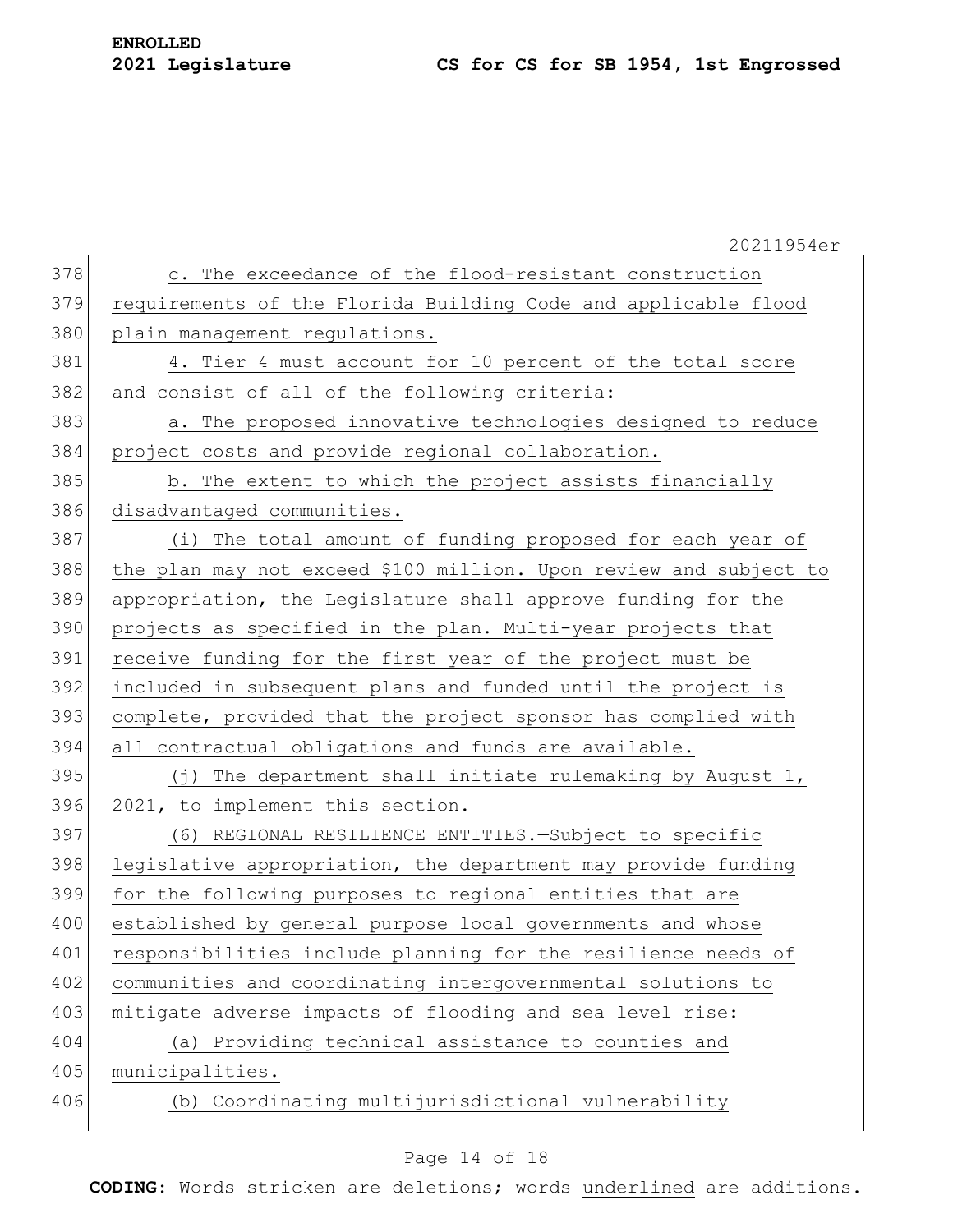|     | 20211954er                                                       |
|-----|------------------------------------------------------------------|
| 407 | assessments.                                                     |
| 408 | (c) Developing project proposals to be submitted for             |
| 409 | inclusion in the Statewide Flooding and Sea Level Rise           |
| 410 | Resilience Plan.                                                 |
| 411 | Section 2. Section 380.0933, Florida Statutes, is created        |
| 412 | to read:                                                         |
| 413 | 380.0933 Florida Flood Hub for Applied Research and              |
| 414 | Innovation.-                                                     |
| 415 | The Florida Flood Hub for Applied Research and<br>(1)            |
| 416 | Innovation is established within the University of South Florida |
| 417 | College of Marine Science to coordinate efforts between the      |
| 418 | academic and research institutions of the state. The University  |
| 419 | of South Florida College of Marine Science or its successor      |
| 420 | entity will serve as the lead institution and engage other       |
| 421 | academic and research institutions, private partners, and        |
| 422 | financial sponsors to coordinate efforts to support applied      |
| 423 | research and innovation to address the flooding and sea level    |
| 424 | rise challenges of the state.                                    |
| 425 | (2) The hub shall, at a minimum:                                 |
| 426 | (a) Organize existing data needs for a comprehensive             |
| 427 | statewide flood vulnerability and sea level rise analysis and    |
| 428 | perform a gap analysis to determine data needs.                  |
| 429 | (b) Develop statewide open source hydrologic models for          |
| 430 | physically based flood frequency estimation and real-time        |
| 431 | forecasting of floods, including hydraulic models of floodplain  |
| 432 | inundation mapping, real-time compound and tidal flooding        |
| 433 | forecasts, future groundwater elevation conditions, and economic |
| 434 | damage and loss estimates.                                       |
| 435 | (c) Coordinate research funds from the state, the federal        |
|     |                                                                  |

### Page 15 of 18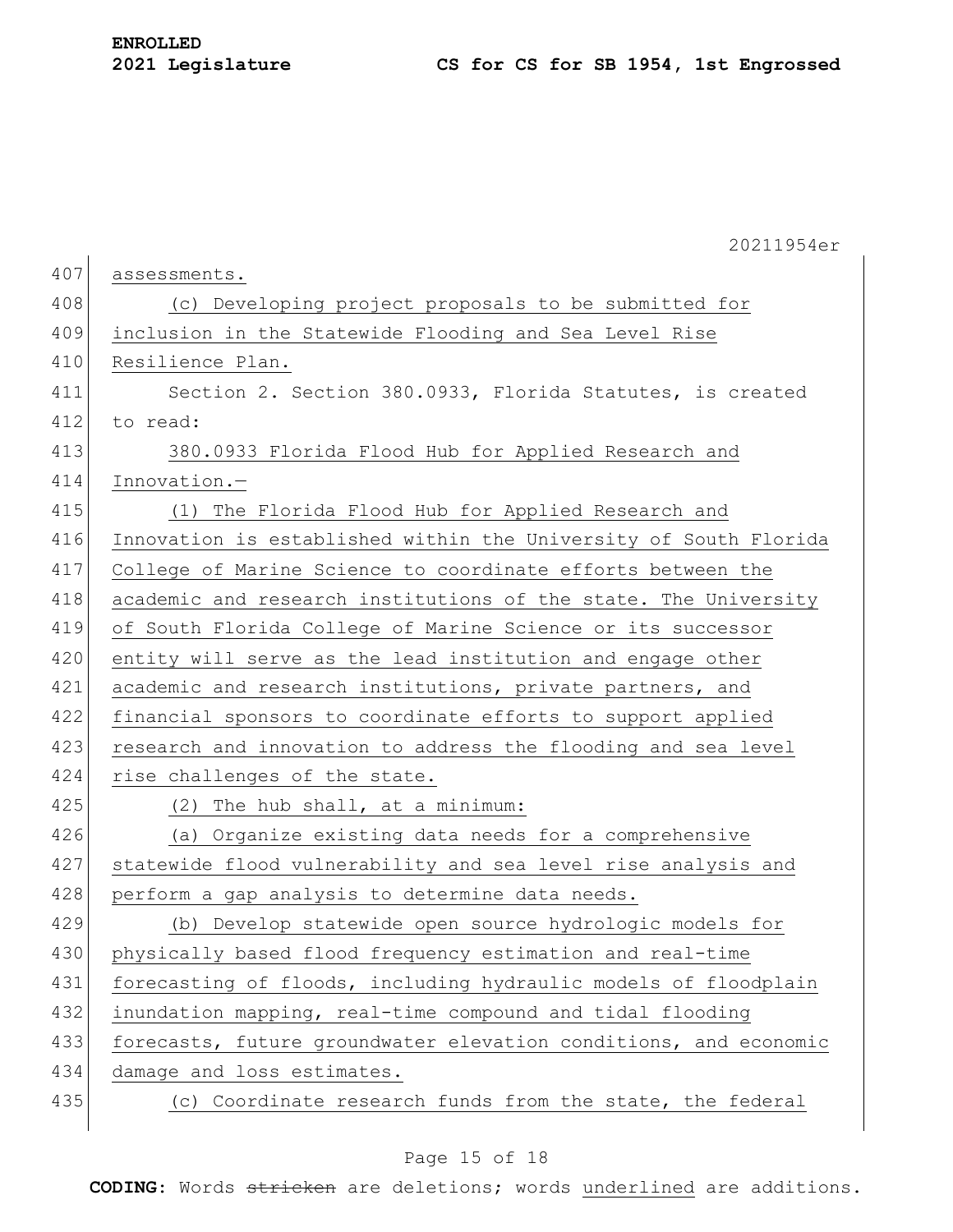|     | 20211954er                                                      |
|-----|-----------------------------------------------------------------|
| 436 | government, or other funding sources for related hub activities |
| 437 | across all participating entities.                              |
| 438 | (d) Establish community-based programs to improve flood         |
| 439 | monitoring and prediction along major waterways, including      |
| 440 | intracoastal waterways and coastlines, of the state and to      |
| 441 | support ongoing flood research.                                 |
| 442 | (e) Coordinate with agencies, including, but not limited        |
| 443 | to, the Department of Environmental Protection and water        |
| 444 | management districts.                                           |
| 445 | (f) Share its resources and expertise.                          |
| 446 | (g) Assist in the development of training and a workforce       |
| 447 | in the state that is knowledgeable about flood and sea level    |
| 448 | rise research, prediction, and adaptation and mitigation        |
| 449 | strategies.                                                     |
| 450 | (h) Develop opportunities to partner with other flood and       |
| 451 | sea level rise research and innovation leaders for sharing      |
| 452 | technology or research.                                         |
| 453 | (i) Conduct the activities under this subsection in             |
| 454 | cooperation with various local, state, and federal government   |
| 455 | entities as well as other flood and sea level rise research     |
| 456 | centers.                                                        |
| 457 | (3) The hub shall employ an executive director.                 |
| 458 | (4) By July 1, 2022, and each July 1 thereafter, the hub        |
| 459 | shall provide an annual comprehensive report to the Governor,   |
| 460 | the President of the Senate, and the Speaker of the House of    |
| 461 | Representatives that outlines its clearly defined goals and its |
| 462 | efforts and progress on reaching such goals.                    |
| 463 | Section 3. Subsections (3) through (7) of section 403.928,      |
| 464 | Florida Statutes, are amended to read:                          |
|     |                                                                 |

### Page 16 of 18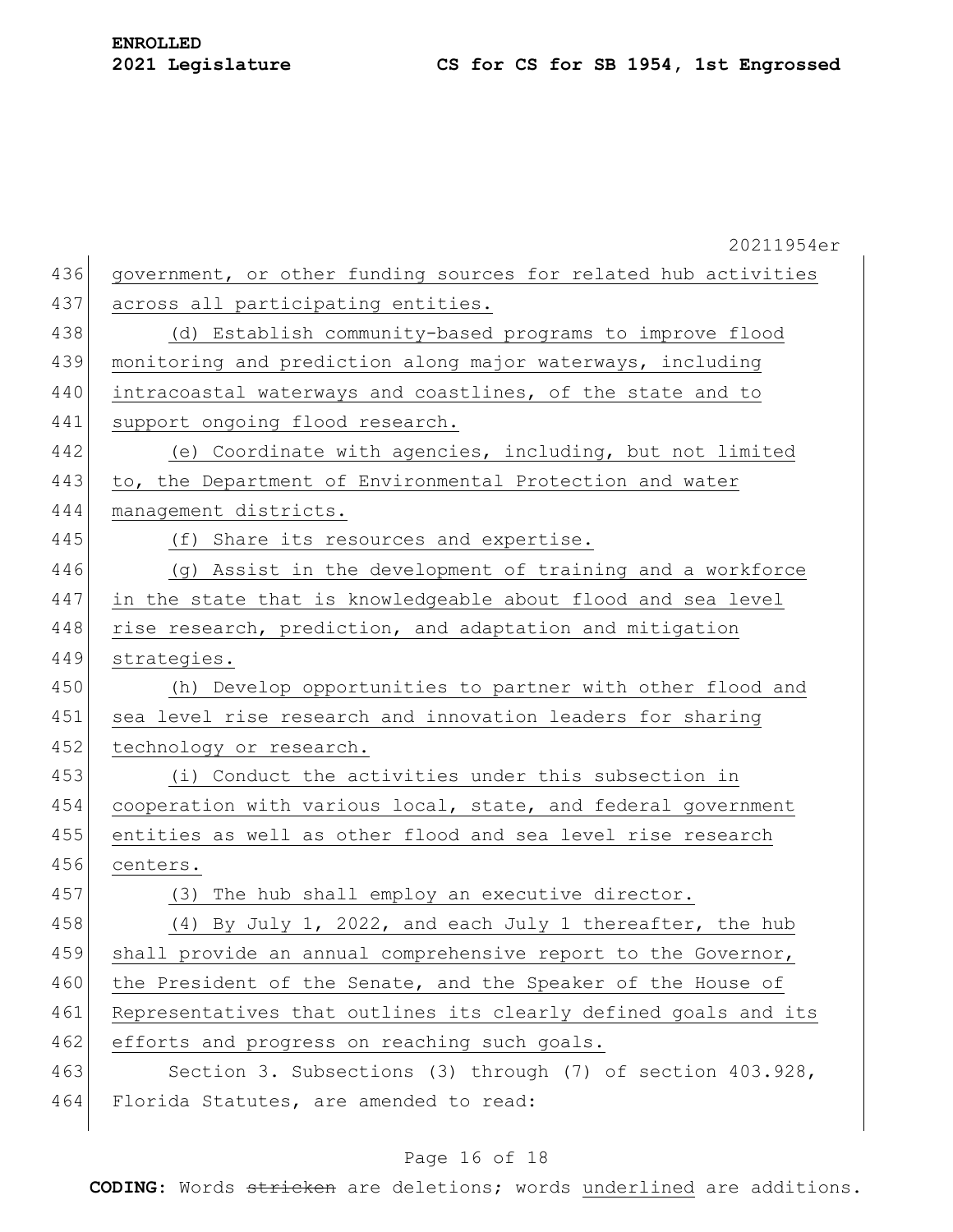#### **2021 Legislature CS for CS for SB 1954, 1st Engrossed**

**ENROLLED**

20211954er 465 403.928 Assessment of water resources and conservation 466 lands.—The Office of Economic and Demographic Research shall 467 conduct an annual assessment of Florida's water resources and 468 conservation lands. 469 (3) ASSESSMENT REQUIREMENTS.—The assessment must: 470 (a) shall Include analyses on a statewide, regional, or 471 geographic basis, as appropriate, and shall identify analytical 472 challenges in assessing information across the different regions 473 of the state. 474 (b)  $(4)$  The assessment must Identify any overlap in the 475 expenditures for water resources and conservation lands. 476 (4) INLAND AND COASTAL FLOOD CONTROL.—Beginning with the 477 assessment due by January 1, 2022, the Office of Economic and 478 Demographic Research shall include in the assessment an analysis 479 of future expenditures by federal, state, regional, and local 480 governments required to achieve the Legislature's intent of 481 minimizing the adverse economic effects of inland and coastal 482 flooding, thereby decreasing the likelihood of severe 483 dislocations or disruptions in the economy and preserving the 484 value of real and natural assets to the extent economically 485 feasible. To the extent possible, the analysis must evaluate the 486 cost of the resilience efforts necessary to address inland and 487 coastal flooding associated with sea level rise, high tide 488 events, storm surge, flash flooding, stormwater runoff, and 489 increased annual precipitation over a 50-year planning horizon. 490 At such time that dedicated revenues are provided in law for 491 | these purposes or that recurring expenditures are made, the 492 analysis must also identify the gap, if any, between the 493 estimated revenues and the projected expenditures.

#### Page 17 of 18